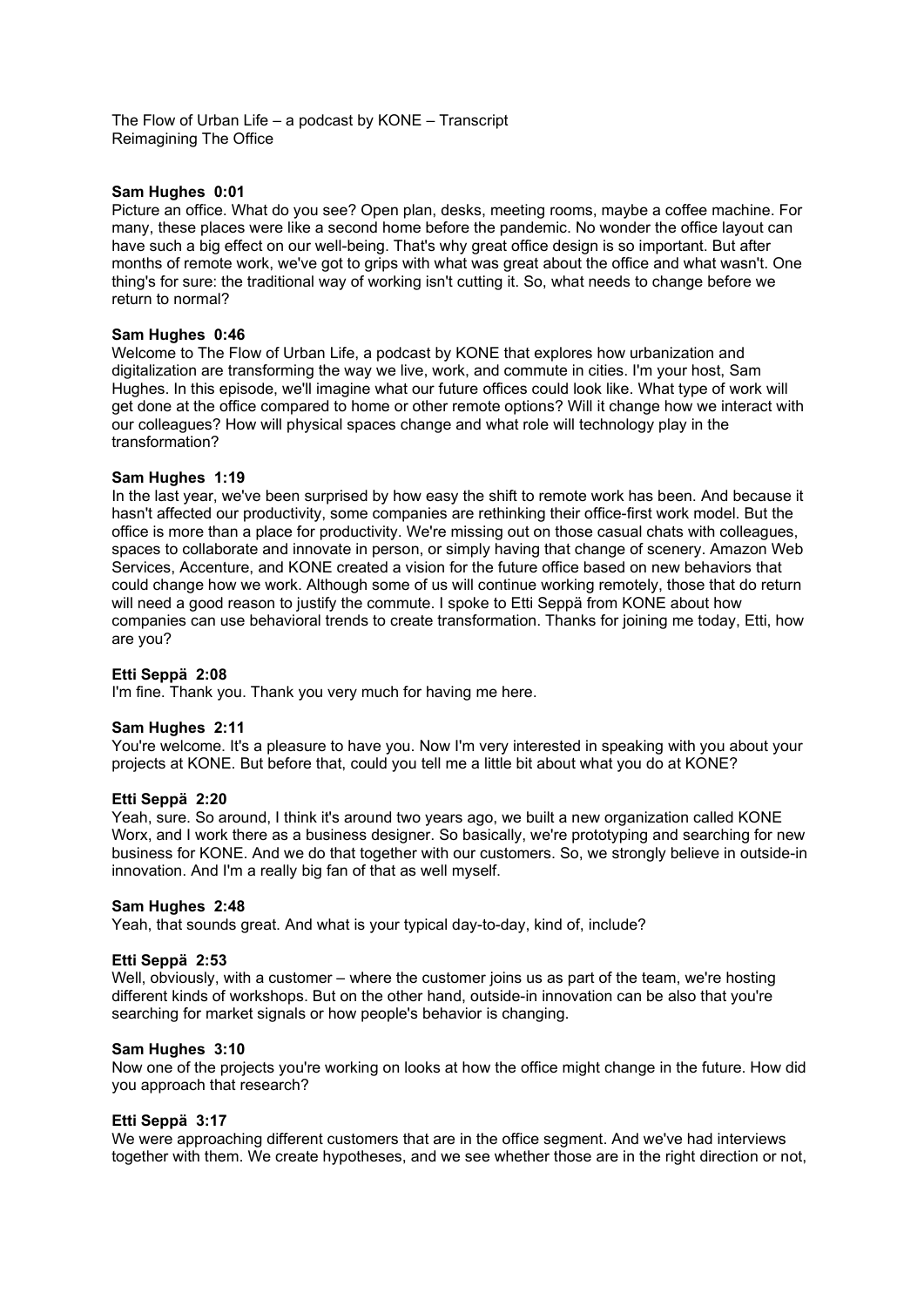then we correct the course after that. We've created a joint team with one of our office customers as well.

## **Sam Hughes 3:39**

So what are some of these biggest trends that you've seen?

## **Etti Seppä 3:42**

We definitely focus on experience, for example. More than anything, servitization and experience is increasing user demands, and user requirements are increasing – so that that is definitely there in the office business segment. But then there are other ones as well. Then hybrid work is something that has been ongoing for some time already. COVID has accelerated it. But it's not the only reason. So I think COVID kind of just brought it into a bigger, wider audience. But it's been years, this hybrid work trend. And we're talking quite a bit about hub-and-spoke model, for example – which means that you have multiple different locations where you can go and work. Personally, I don't think it's only about the space itself – the physical surroundings – I think it's a mentality. How you manage your work as well. It's a behavioral thing as well. And I think when it comes to companies and organizations, it's about operating models and how you're leading people, and how you're actually then making policies to ensure it's allowed. Because change management and enforcement are needed there. So, I think it's multi-dimensional. Then one really, really interesting topic is sustainability. I think that is going quite across holistically, but especially in the office side.

### **Sam Hughes 5:22**

And when you're talking about hybrid models and servitization, could you maybe go into a bit more detail there about what you're referring to?

## **Etti Seppä 5:28**

Yeah. So we're talking about space-as-a-service, or office-as-a-service or then facility-as-a-service even. Basically, what it means is that you have pay-per-use models – so you're only paying what you're using – or then you have a flat fee for a set of services including the space. This gives predictability for the tenant, but then also new revenue streams for the owner. So it is relatively interesting direction. WeWork has been driving that trend forward, but there's others as well. Regus, for example, has a brand under them who are working in that model. And we've seen that in the biggest cities around the globe – the same trend emerging. But then when we're talking about the facility-level, we're talking about the building-as-a-service. Because an office building can be a single tenant as well; so there is one tenant in the whole building. So, then we're starting to talk about quite a bit of data. And then operational efficiencies and energy savings**.** 

### **Sam Hughes 6:55**

Wow, quite a lot of factors there to look into as well.

### **Etti Seppä 6:58**

Yeah, it's super interesting.

### **Sam Hughes 7:00**

Yeah. It's really fascinating stuff. And it's kind of cool these trends that you've noticed during your research. How are you working with your clients to kind of meet those trends?

## **Etti Seppä 7:09**

Well, we create hypothesis' – and we don't do those together – but it's quite a bit of data that we look into, and it's from different sources. So, market studies are something that we are really fond of. And then when we're working together with customers, we need to have the trust between us so that we can share our ideas. It's always a journey to the unknown, so to say, because you have such different perspectives and backgrounds; one word can mean another thing. We're spending quite a bit of time in the beginning to understand what are the problem areas we want to tackle together with our customer before we're jumping into the solution. We human beings have a tendency to jump quite fast into solution because we want to solve the problem. But I think the biggest threat is the fact that you're solving the wrong problem.

## **Sam Hughes 8:10**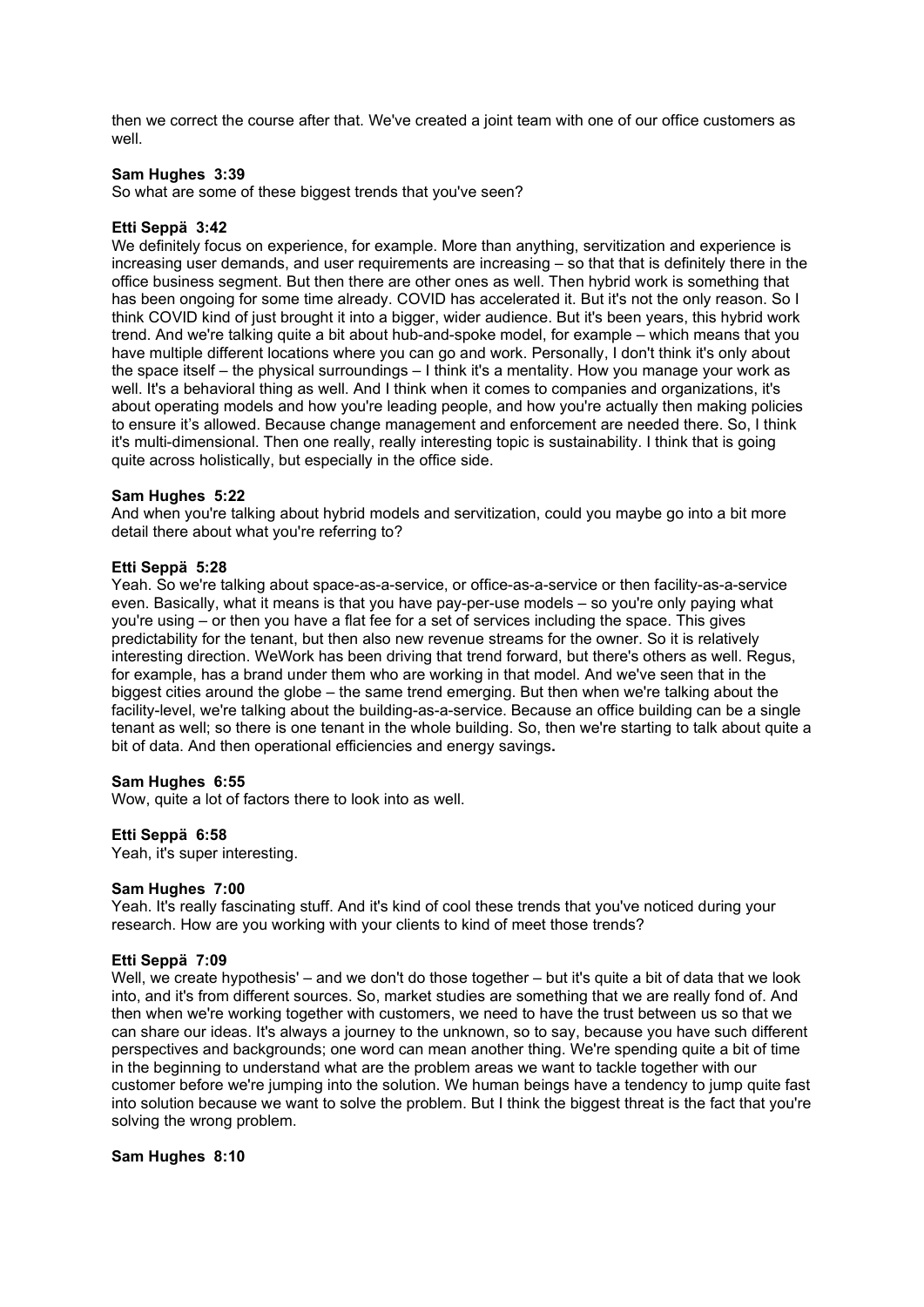So speaking of research and studies and everything, there was one study that found that more than 85% of office workers were dissatisfied with their office. Why do you think that's the case?

## **Etti Seppä 8:22**

Well, I think one of the reasons could be that the space just doesn't respond to the needs. Most of the time the office has been designed without having the people involved who are actually using the space; so that might be something that has been there. Then on the other hand, one aspect is the constant digitalization and technology; technologies are changing, updating, and getting old faster than ever – and then the integrations and everything for the technologies and the space itself – so kind of combining the physical and digital together. I think there is some lack there within the market. The change is increasing even. It might be that there are plugs everywhere, or cables and so forth – but actually you've just glued the digital elements on top of the physical office space, which is then affecting the user experience. Then on the other hand, the space should adapt to the user, and not the other way around. So, a person should not search for a space that fits their need – it should go the other way around. And that is expected as well. It's a hard equation to solve. Then I think it's also the fact that users really need to lead themselves as well. There is no space that can make you focus if you don't focus in your own head. It's really becoming clear now during COVID, when people have been at their homes, that they really need to learn to lead themselves and their work.

## **Sam Hughes 10:17**

Yeah, definitely. Everyone's got a very different view of the office or workspace in general now. Whereas before it was just kind of like a desk that you went to, and had to go there, and you had that pressure of having to be in the office – you just had to deal with it because it's your job. But now, there's so many things. How has COVID changed our attitude towards the office?

## **Etti Seppä 10:43**

There was a peak in the beginning that 'this is excellent'. First it was a little uncomfortable, like 'what's going to happen' – and there was quite a bit of fear. But then it picked up in a way, like 'this is great, I can work wherever'. And then comes to little slope when you start to understand that you're missing your colleagues and the meaningful encounters that you had with your colleagues, and the coffee breaks. Then, if I give my opinion, when you're working in an innovation function – collaboration is actually part of the piece that I really like – then you start to understand that it might affect the productivity. There are multiple different dimensions there, but all in all, the hybrid work trend seems to stay. So, it will have different kinds of forms and applications, not technology applications, but companies will enforce it in a different levels. So, some kind of a policy adjustment will be coming to the companies. All in all, I think the hybrid work trend is here to stay.

### **Sam Hughes 12:04**

Yeah. And when everyone goes back, it's going to be completely different. Their attitude will be different once we've made it through this.

## **Etti Seppä 12:11**

Yeah, yeah. And then I think that people are actually really looking forward to going back to the office as well – not necessarily five days a week – but when they do go there, it might be that they're expecting the whole office space is of more high quality – that it suits to their need. They're demanding more from it when they actually go there.

### **Sam Hughes 12:36**

And it becomes like a different 'being' to them, for lack of a different word. Because whereas before it had a kind of hold over you – like, 'I can't stay home for packages, because I've got to be at work', or 'I can't do this because I've got to be at work' – now the workspace has become this flexible entity. Like, 'I need to stay home for this', or 'I have an appointment near home at this time, so I'll just work from home', or 'I'll work a half-day in the office'. And there's a different perspective completely on the workspace now.

## **Etti Seppä 13:05**

If we take another perspective, which is then the company perspective, some companies want people to get back to the office. Some are saying that it's okay to work from home or wherever, in the future as well. But it's strongly stated that a certain type of a space is a cultural temple for companies. So, it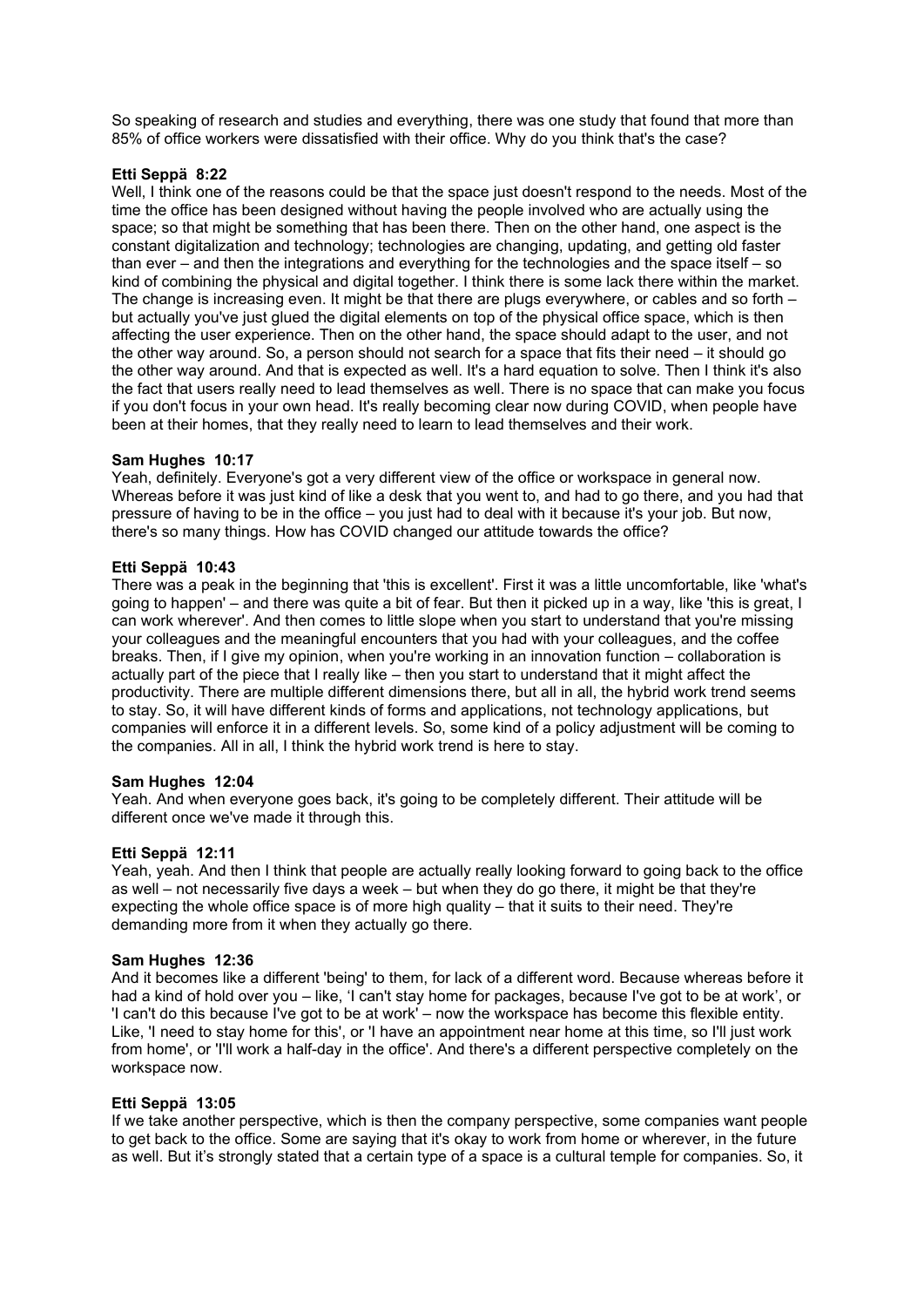is easier to build this company image culture, and the community inside the company, when you have some physical space where the where this can happen and flourish.

## **Sam Hughes 13:48**

And the office, as you said, is a space for collaboration and connection as well as focused work. Now, KONE, AWS, and Accenture believe we need to redesign office spaces to be more flexible and responsive. How could this boost productivity?

## **Etti Seppä 14:06**

Wellness is a key thing and it's driven for like lights that we have, or then different kinds of digital solutions that we have there in place. But then when it comes to light; there is natural light and then there is artificial light; and in every research it is stated that those are key things that are affecting the productivity. I think that has become up quite clear when you're working from home. The ergonomics are an example – so on what kind of level are those there versus the office space? I was referring to this higher quality office expectation – that will be something that that would rise. And when it comes to responsiveness, there might be personal settings that you can apply to the environment. Let's put it this way; you have a meeting room, and you can change the theme of the meeting room based on what kind of meeting you're having there. The office recognizes that it's me who's coming there and greets me or knows about my behavioral habits already. So, it's kind of predictive rather than reactive.

## **Sam Hughes 15:31**

Yeah, well, that makes sense. You know, that's amazing stuff. To have this customizable and adaptable office space – it's kind of a nice new way of looking at the office. And you no longer just buy machines that suit a purpose within the office, or you don't adapt to the office space, the office space adapts to you. Everyone knows the hassle of trying to set up a meeting room and someone else has had it set up completely differently. And you go in, and they've turned this input off, unplugged that, and then you must redo it. To have this meeting room that's like, 'Welcome, Sam. I've now hooked up all the presets that you had last time – I assumed you're doing a similar presentation', you know?

### **Sam Hughes 16:11**

One of the ideas that came from the collaboration between KONE, AWS, and Accenture that we mentioned before, was this concept that you touched on already, which is the office-as-a-service. Can you explain a bit more about what this means?

### **Etti Seppä 16:26**

So, office-as-a-service is when you're bundling different services for a tenant, for example, it's easier for them to buy it – whether it's a building owner or operator. Normally there are quite a bit of different services that you need to make different contracts with. So more than anything like contractual efficiency and convenience towards the tenant. But then there might be just the one person who wants to go to an office space. Then we're talking about this hot desking – so pay-per-use-model you're stepping into the space, once a week or whatnot. But the pay-per-use model is something that is relatively common. And again, using what only what you need and not paying anything extra for the rest. Then when it comes to the building owners – we looked at the user perspective and then the tenants – so now if we look at the building owner perspective; obviously you can reach other types of tenants than what you're used to. So, you're able to get access to startups that you wouldn't earlier, if you had fairly big office rentals earlier. And then you secure new revenue streams as well because you can bundle different services inside. So, you're not only actually talking about the physical space, but you're also talking about collection of different services – including the space.

### **Sam Hughes 18:05**

So in terms of the key benefits for building owners and tenants, what would you say those are?

## **Etti Seppä 18:10**

I think it's really the convenience what you're actually buying – the contract to our side. That is fundamental there – you don't have to make multiple different agreements with different providers. There is a cost-efficiency point of view there as well. I think for tenants, predicting costs is something that is fundamental. And then also flexibility in the contract or terms – so the fact that you don't have to make a one-year agreement, but you can actually then have two months' notice and get out.

### **Sam Hughes 18:54**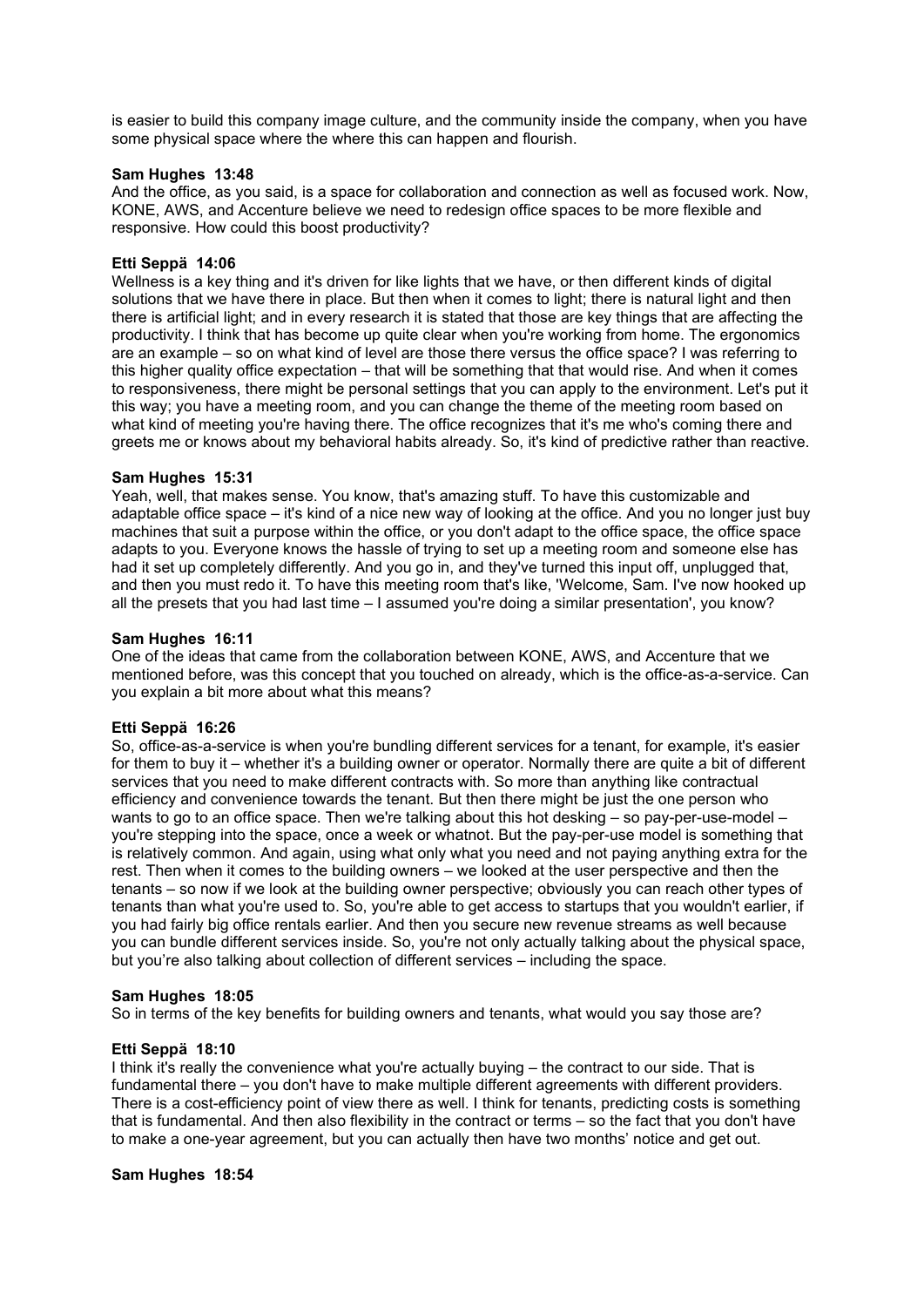And I'm just curious now – because I'm thinking that all this is really cool and really forward thinking and all this innovation in the office space is really good – but commercial buildings in the States (and I know for a fact back home in England we have a ton of old buildings as well), but in the US they are an average around 50 years old; how can the older buildings keep pace with the need for change?

## **Etti Seppä 19:16**

Hmm, there is an upgrading and modernization trend around the globe at the moment. Basically, it's that you want to make your building and property as attractive as possible. So, investors and owners are looking for a return-on-investment to attract tenants to their buildings. If it's an older building surrounded by plenty of new ones, then obviously you need to differentiate. So, you need to make sure that you're upgrading so that you're responding to the future needs and keeping up the existing tenants, but also attracting new ones.

## **Sam Hughes 20:06**

Before I let you go, this has been an amazing conversation. But I have one more question that I want to put to you. What are you most excited about in the future with regards to the future of the office space?

## **Etti Seppä 20:18**

Being out there and seeing how things change! That's why I'm in the innovation function – I want to understand what might happen in the future. And when it happens, for me, it's little old already. So, when it comes to life, I'm like, 'okay, I already saw something like this happening' – so I'm already on the next one.

## **Sam Hughes 20:48**

Next, I spoke to Mahwesh Khan, a Research Associate at the Institute for Management Development in Switzerland. She's been looking at how design and technology can make tomorrow's office more effective as social learning and innovation spaces.

## **Sam Hughes 21:07**

It's a pleasure to have you. Now, just for the benefit of our listeners, could you introduce yourself and tell us a bit about IMD?

### **Mahwesh Khan 21:15**

So my name is my Mahwesh Khan. I'm currently working at IMD as a Research Associate. IMD is the Institute of Management Development and is an independent academic institution here in Lucerne, Switzerland. At IMD, we work towards developing business leaders who can transform organizations and contribute to society.

### **Sam Hughes 21:40**

I'm just curious, what is your typical day-to-day like?

### **Mahwesh Khan 21:45**

No two days are similar. Some days, it's a lot of work. Just studying and looking at, you know, different research projects going on either within our own institution or around areas of interest. So, it's a lot of work that I do on my own; upgrading or upskilling myself on a daily basis. Other days, it means working on IMD's advisory clients and working on projects where you really roll up your sleeves and work together to challenge and co-create with organizations that come to IMD for support in their transformation agendas.

### **Sam Hughes 22:36**

So the pandemic has changed a lot of things about the way we work. We've learned we can get most things done at home. But there are some things that we are actually missing out on. What would you say those are?

## **Mahwesh Khan 22:46**

I think in answering that you force me to go back to last year March, where I remember I was in my office where I received a text message from my children's school saying that, as of this afternoon, we're sending back your kids home with their school bags with all of their books, and we hope to open in six weeks. But you know, this is a pandemic situation, and we don't know. And within that one hour,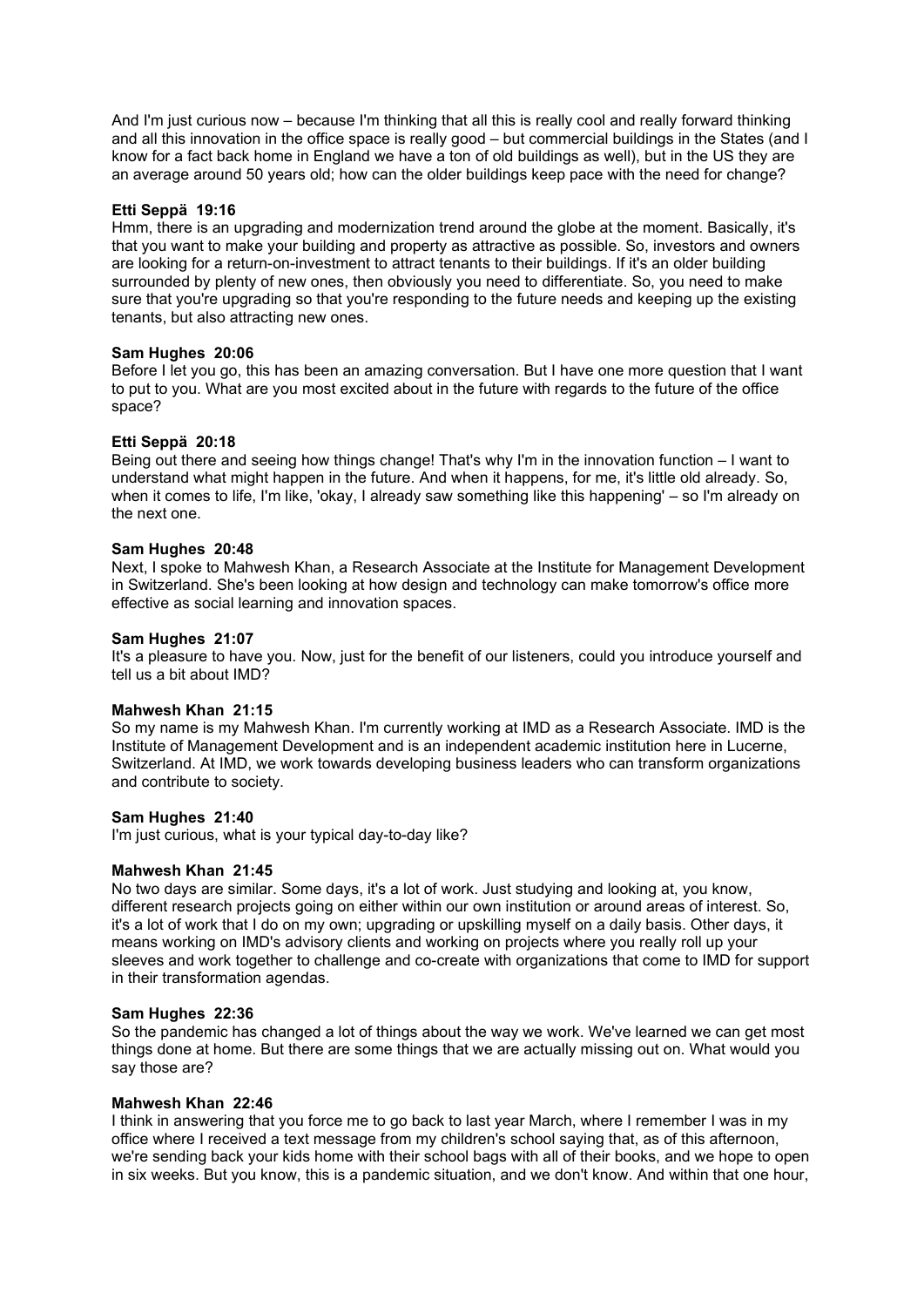you know, there was curiosity, there was a slight bit of panic. And when I reached out to my other colleagues, I was physically in the IMD building. And my other colleagues said, yeah, we heard the same. We're based in Lucerne, so we've got some big corporate head offices like Nespresso, Nestlé, the International Olympic Committee – so we were hearing from all of these organizations that they are mandating several work-from-home policies or restrictions on travel and such things. So, it was a bit chaotic. But what was very surprising is that the switch to remote working, that happened almost overnight, followed with a pleasant surprise. And the surprise was that the work continued as normal. However, I was working at that time with Professor John Weeks on a project pre-pandemic. And we started talking about the fact that there has to be more to this seemingly smooth transition. We were nudged by John's ex-colleague Anne-Laure Fayard, who is now an Associate Professor at NYU Tandon School of Engineering. We started talking to various organizations to different individuals to find out what was missing. And that's how we got ourselves into months of research over the pandemic summer of 2020, where we talked to organizations, we talk to individuals about what going remote meant. And what we discovered, in summary were three core areas: that being physically present in an office space really nurtures our relationship, collaboration and learning. And as a result of that research, we recently published our article in Harvard Business Review's March-April edition this year. And the article essentially shows that the role of the office of the future would be to foster social connections built by a culture of learning, enabling serendipitous encounters, by combining various design elements, technology elements and a different management mindset. Because we have demonstrated that the act of doing your daily tasks can be done from anywhere, basically. But there are these other tacit, non-material elements which can't be touched, or which can't be physically moved from one place to another – but which are really present all around us in what we call our workplace. Rather than being just a workplace – a desk and a chair – the office will need to evolve to be a culture space, where you can utilize all these non-tangible factors into achieving organizational objectives.

## **Sam Hughes 26:44**

Definitely, and I'm sure a lot of people listening out there are relating quite strongly. I've spoken to many people throughout the pandemic, and whether you prefer working at home or not, you notice the lack of interaction you have with colleagues in the same way. And just those little moments of conversations in the corridor and meetings in person make a massive difference. So, it's interesting to see how the world is evolving to adapt to this, because obviously the technology was there, but are we there? It's quite fascinating to see how we've kind of dealt with the whole thing from that perspective.

## **Mahwesh Khan 27:19**

Very true.

### **Sam Hughes 27:20**

And it also means that some companies are considering a remote-first office policy. But as we've just discussed, there are pros and cons to this. What would you say those are?

### **Mahwesh Khan 27:32**

If we just take a step back and think about the world pre-COVID-19; the concept of the all-remote office is not very new. There were companies, particularly tech companies that had very successfully tried to work on this model of all-remote. We do know of several companies that were able to successfully implement the concept. We also know about companies like Yahoo that had to roll back their work from home program. So, you're absolutely right, there are there are pros and cons. And I think a lot depends on the nature of the industry and what kind of objectives the organization is trying to achieve. If you don't have very intentional systems built-in to provide and nurture those collaboration moments, those moments of building trust within teams – then probably 100% remote might not work as efficiently as we've seen it to work. I'll give you an example of a company called Automattic, which owns WordPress and Tumblr. They're fully 100% remote company. But even on their website, they say that they bring the whole Automattic community together at least once a year for about seven days. And the core purpose of that is those face-to-face interactions is what enables them to work very well remotely. Because those bonds, those relationships are in place, and, you know, these kinds of interactions foster trust. So, you asked me about what effect being 100% remote office could have on employees? It could be positive or negative depending on who, what personal preference, organizational objectives etc. – but the one thing that I think is consistent is that you do have to build in these moments that foster collaboration and learning. Because there's a lot that we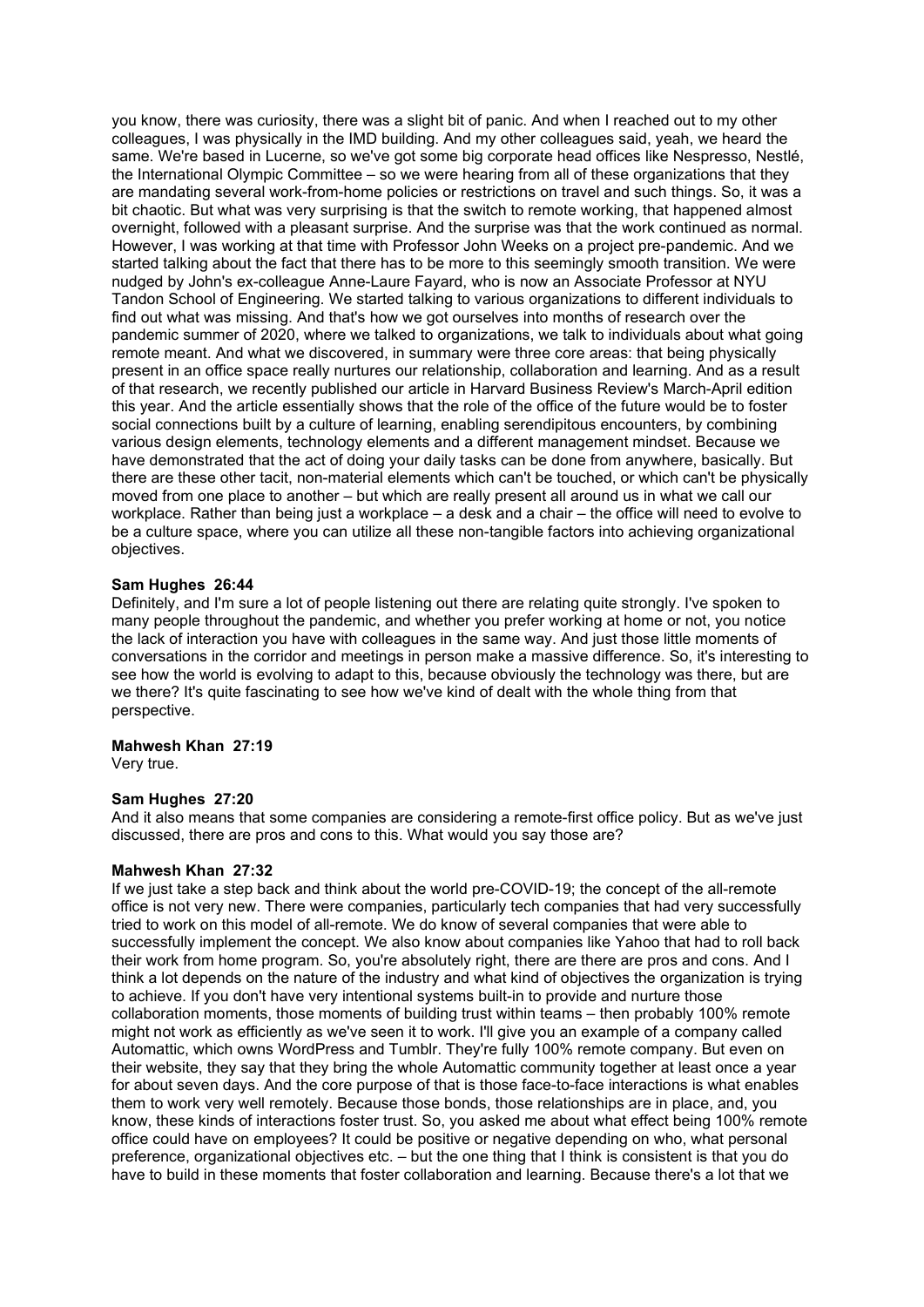learn from each other in an unstructured way – in a way we don't even realize we are learning, particularly for more junior employees or newer people in an organization. So, you don't want all of that to go missing if you do choose to be 100% remote.

## **Sam Hughes 30:15**

You made me think, especially for those of us who went home during the pandemic and stayed working where we are; we built those relationships beforehand. And speaking of those inadvertent conversations, some managers think that chatting by the coffee machine etc. is unproductive, and it's wasted work time. But your research suggests otherwise, is that correct? Could you tell me a bit more about that?

## **Mahwesh Khan 30:39**

Sure. You see, if the office is only about having a desk and a chair and a computer, most of us have that at our homes. Now, with a good Wi-Fi connection, you're good to go. If the office is just about a quiet spot to get focused work done, most recent surveys have suggested that that kind of work is better done at the privacy of one's own home, café, or whatever. However, when it comes to those serendipitous encounters, that that fireside chat environment that, 'Oh, can I ask you a question because you're more senior, you've been in this organization longer', when it comes to that transfer of tacit knowledge and an immersion in the culture of an organization of how things are done here, then it's harder to do remotely. This is where we can rethink what the purpose of the offices is. If all of the stuff that is quiet work, or meetings, or very focused work is better done outside the office, then the need for the office is to evolve into some sort of a social space – a place where you can be immersed in the culture of the organization, where you can develop the joint culture, where you can be aligned on a shared vision between the employees and the organization. That will require perhaps changes in terms of the physical design of the office, but also changes in the mindset of how you want to manage the organization. So those organizational changes are key to the question you ask; you don't want to be viewed as being lazy or unproductive if you know your manager crosses you twice and you're still chatting by the coffee machine, right? That's the mindset. But if the management walks the talk, if you're explicitly and intentionally told that 'guys, the whole objective of us coming to the office is so that we spark interesting conversations, have good ideas, perhaps innovate – and it's absolutely fine for you to do that in little alcoves or coffee areas or the water cooler', then it becomes very easy for offices to transform into those hubs of activity which cannot happen when everyone is remote. And I would say, the design the physical infrastructure and design of the office, as well as how people are managed – it just goes hand in hand. It has to.

## **Sam Hughes 33:31**

Yeah, the whole system has changed, pretty much. And speaking of you did mention the physical layout even has a dramatic effect on how people will interact. How does that change productivity and wellbeing?

### **Mahwesh Khan 33:46**

So, this is an interesting area where we have noticed an accelerated focus and attention in the recent past, of course, accelerated by COVID-19. Creating spaces, and most often with the help of technology, that allow for fluidity in working at the office or remotely is going to be extremely important going forward. And of course, technology is a big, big factor; whether you can access files, security, praise, privacy – all of those things kind of come together to make it a system that enables that fluidity. Waking up in the morning and deciding whether or not you want to go into work? Which probably was unthinkable even three or four years ago, particularly before the pandemic. Now, because all you need is a good laptop and perhaps a good internet connection, and in most cases teams are good to go – at least the knowledge workers. But this fluidity also means that rather than optimizing the physical space of an office to fit as many employees as possible, the office floor plans need to be reconsidered. They have to be intentionally designed to encourage collaboration so that when you do go into the office, you're not stuck at your desk still doing Zoom meetings for five hours out of eight. There has to be something more. If you want to bring back your employees to the office and allow them to benefit from the physical office, then you have to give them the space that's required to do the job. Because if the office is still doing what your work desk at home is doing then what's point? So, I think the physical layout of the office does have an impact on productivity and wellbeing. Plus, humans are embodied creatures, right? We still like that contact. We speak with our tongues but there's a whole lot of body language that goes around all right. There's a lot of research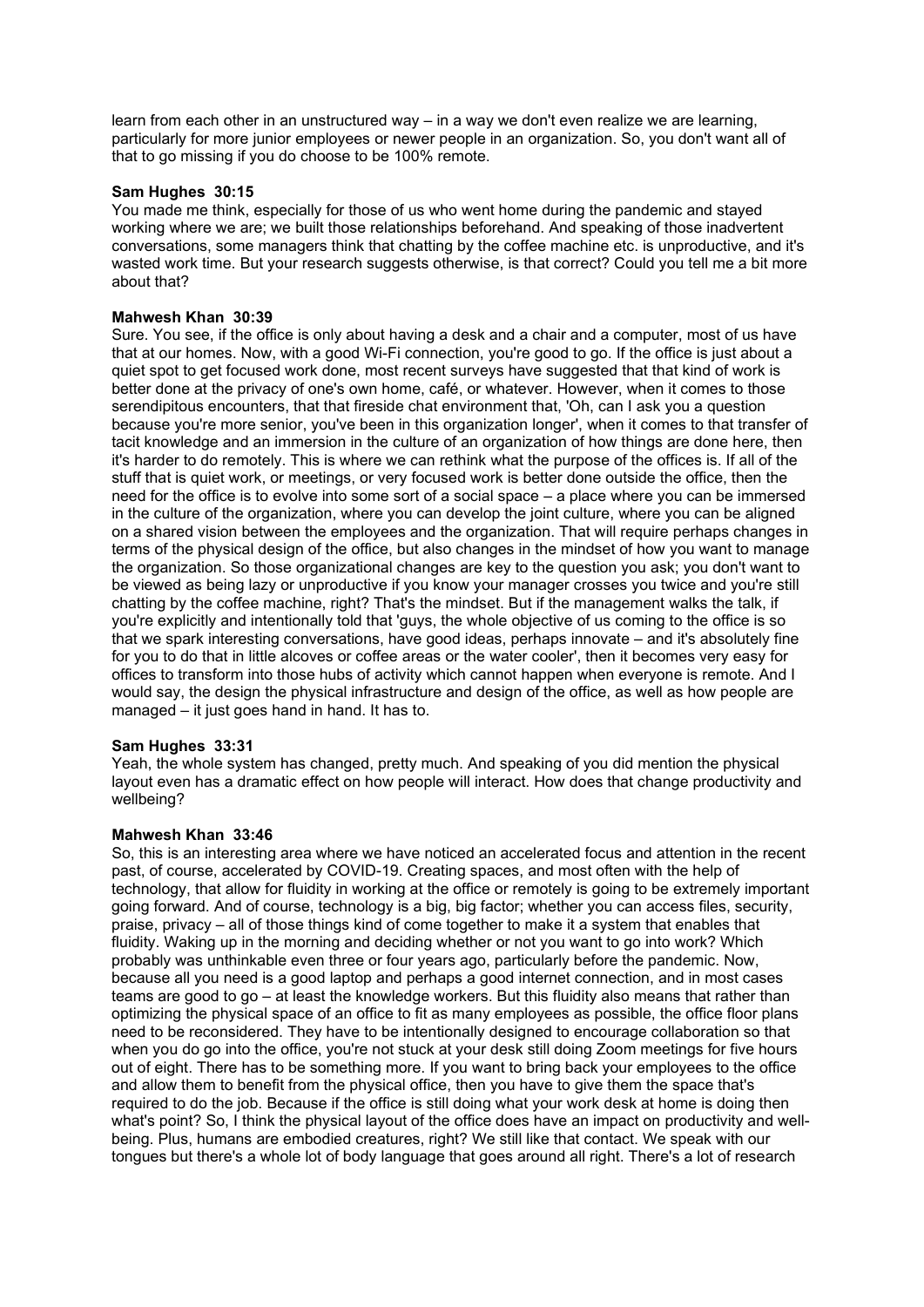around neuroscience and what makes people trust each other, or like each other, or teams really click and there is something to be said about physical proximity.

## **Sam Hughes 36:18**

For sure. It sounds obvious when you say out loud, but people don't often realize how much things like proximity and how often you see someone. And all those sorts of interactions add up to building relationships and building trust. You know, they take that for granted I think sometimes. Now as part of your research, you've been studying the Olympic House; can you walk me through the design of this building – what it is and how they've changed how it works?

## **Mahwesh Khan 36:46**

The IOC is a super interesting example. IOC is the International Olympic Committee. Lucerne is where they're headquartered. For many decades, they were housed in four different buildings scattered throughout the city. So about two decades ago, around 2012, they decided that they needed to (this is even before anyone had heard of COVID, or would have imagined something like COVID), the IOC management made the decision to create a state-of-the-art head office that was that was really a physical manifestation of the organization's overarching mission: to make the world a better place through sport. Olympic stands for diversity, it stands for peace and progress. So, the design of the Olympic house actually revolves around those elements such as integration, flexibility, collaboration, sustainability – particularly. And so, in 2019, 500 employees -who were like I said, spread all across Lucerne – got for the first time to be together under one roof. And in addition to bringing everyone under one roof, the IOC President Thomas Bach is quoted as saying they wanted to create more than just an office building, the intent was for this head office to demonstrate through its design the elements of sustainability, credibility, transparency, and youth. And they achieved that. Because the building has the as minimum pillars as possible. One of the individuals we interviewed there who was very involved in designing this building said that the only thing we knew was that the future of work was uncertain. In 2012, we couldn't really imagine what the future of work would be. And so we wanted to give ourselves as much flexibility as possible. So, you know, the building itself, even today can be curated into different spaces in different ways, according to need. And so those kinds of design elements, at a subconscious level, really impact people – whether they're employees, or your clients, or extended stakeholders; it impacts how they view the organization. So, a lot of that organizational identity and sense of purpose comes in through these physical spaces. Also, again, going back to neuroscience; what we're told or what we say is one thing, but the environment in which we operate has an influence on the kinds of decisions we'll make or the kinds of work that we will do. And I think the IOC was able to really manifest that very well. The building is one of the most sustainable buildings in the world. And when we talk to people at the IOC, it was a marked difference in morale and how they view themselves as employees, how they view their own organization. And it wasn't just the design, it was also about what technology to use - making sure no matter which location in the building you are, you have access to Wi-Fi, or making sure there were in sitting areas around big communal spaces. So, you want to be out there in the kind of semi-public areas, but you also want to have some privacy to have a conversation between two or three colleagues. So it worked very well for them.

## **Sam Hughes 40:36**

That sounds amazing. Can I go work there now? That sounds like the perfect building to work.

## **Mahwesh Khan 40:41**

But there you go. You see? That is one of the unique selling propositions! I think when the war for talent starts, the employee experience is something that's really picking up as one of those core factors that organizations must think about.

## **Sam Hughes 41:05**

And it sounds like there was a lot of innovation and intuition from the IOC there, because like you say they had it in place before COVID. So, they obviously knew that this was sort of the way forward for the working environment.

## **Mahwesh Khan 41:18**

I think what kept them on task was their humility in acknowledging that the future is unknown. And doing the right thing. So, it's a building that really takes the energy consumption into account. It's a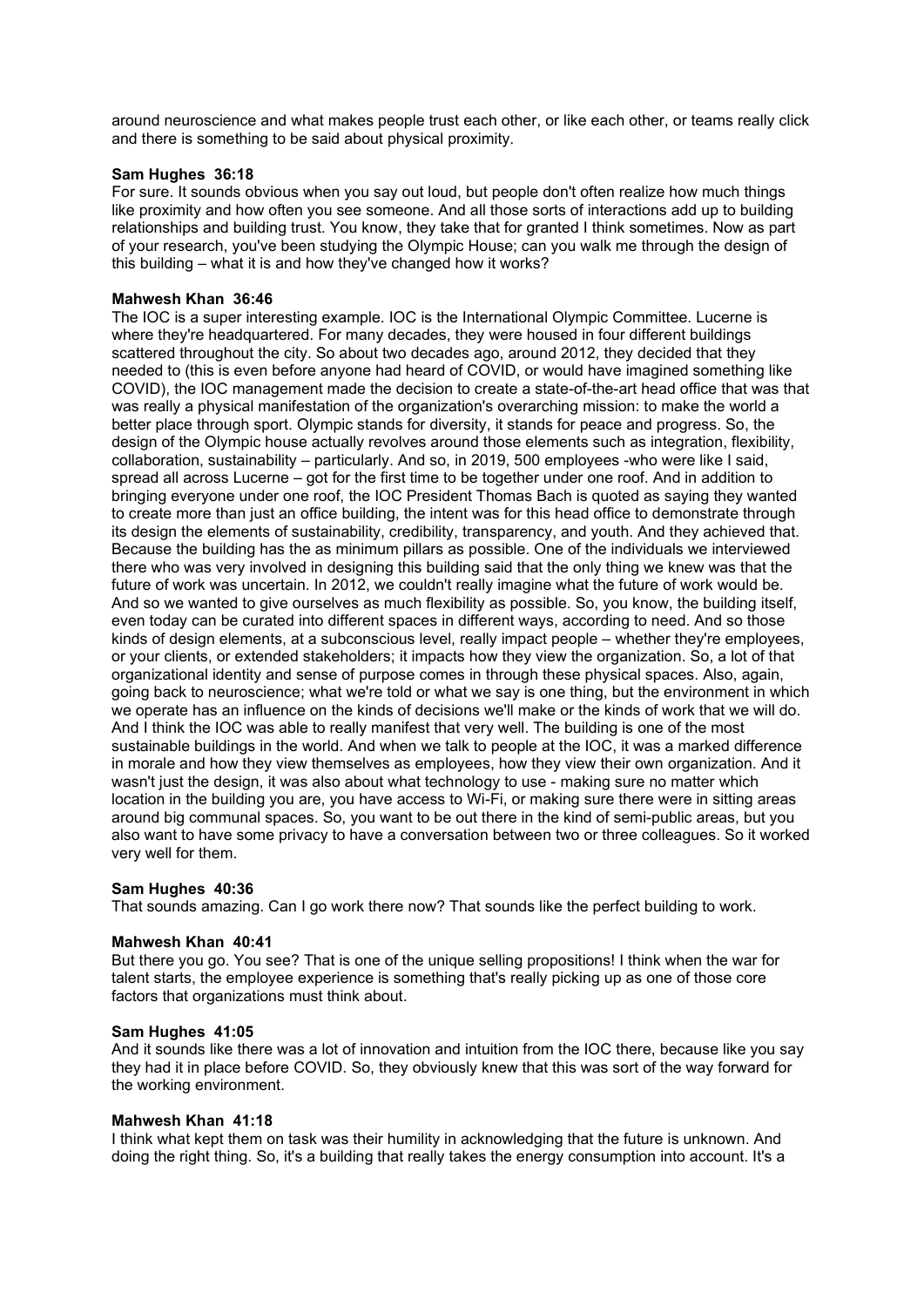building that takes water consumption into consideration. There are areas to recharge your electric vehicles.

## **Sam Hughes 41:44**

So you mentioned the technology earlier. Apart from the obvious ways, like the internet and everything else and the connectivity; how can technology help us build better spaces?

## **Mahwesh Khan 41:54**

I think before I go in and answer your question, myself and my co-authors talked a lot about technology before writing about it. It could be misused. It could be used as a surveillance tool. Knowledge workers increasingly work best when they have very clear objectives. Or when they are well aligned with organizational objectives. And also, if there is an inherent trust – not only between the organization and its employees, but also amongst team members between subordinates and management. So, putting all of that out there, is for me personally super important. Because when we say technology, we don't say surveillance. As the pandemic spreads for longer and longer, there are quite a few novel solutions in which you can configure – temporarily or permanently or iterate at leastto try and see how the flow of the office would work best. We also interviewed another European based company which had initially said, 'okay, teams that work together come two days a week, and then other teams come in two days a week', (this is again last summer), just to maintain social distancing rules – and by the end of it, there was a reduced a reduction in productivity. Because it turns out that although you're not always working together, you're leveraging a lot of institutional knowledge and tacit knowledge from people in the periphery that you don't always work with on a daily basis, but we're there to support I mean – that's the whole purpose of organizations. We have all sorts to deliver on an objective. So yeah, there is definitely an increased use of these technological tools. Companies are coming up with quite innovative products. There are there are concerns about privacy. And I think as long as organizations can address those, we will see some very interesting outcomes.

## **Sam Hughes 44:08**

Yeah, I have to say I for one am very excited to see what kind of technology people develop based on all this. So, I have to say it's been an absolutely fascinating conversation today Mahwesh. Thanks for ioining me today.

### **Mahwesh Khan 44:21**

Thank you very much, Sam. It was a pleasure to be here.

## **Sam Hughes 44:27**

Technology can improve the way we use offices and help us create more personalized experiences. It's something we're sure to see more of too, especially as offices become smarter. But what if we took the smart office a step further? I spoke to architect Torben Østergaard about Cube Berlin – Europe's smartest multitenant office building.

### **Sam Hughes 44:54**

It's a pleasure to have you with us today. So just for the benefit of our listeners, could you tell me a bit more about yourself? What you do at 3XN?

### **Torben Østergaard 45:01**

I've been with 3XN since the mid-90s, when I was still a young man – I still am. And now I'm a partner at 3XN. So, we're meeting today to talk about the Cube in Berlin. It's located just in front of the main railway station, in front of the German chancellor's office.

### **Sam Hughes 45:22**

How were you involved in the design of Cube Berlin?

### **Sam Hughes 45:26**

Cube Berlin has a long story with us. Initially, we participated in a competition more than 10 years ago, for a building on the prominent side in Berlin. That building was aimed to be the headquarters for the Deutsche Bahn, which is the German railway system. And we won the competition. Luckily, we worked on it for a year or so and then the process stopped. And the process or the project was lying still for some years. So, when we picked it up again in 2015, with the client on board (the same client),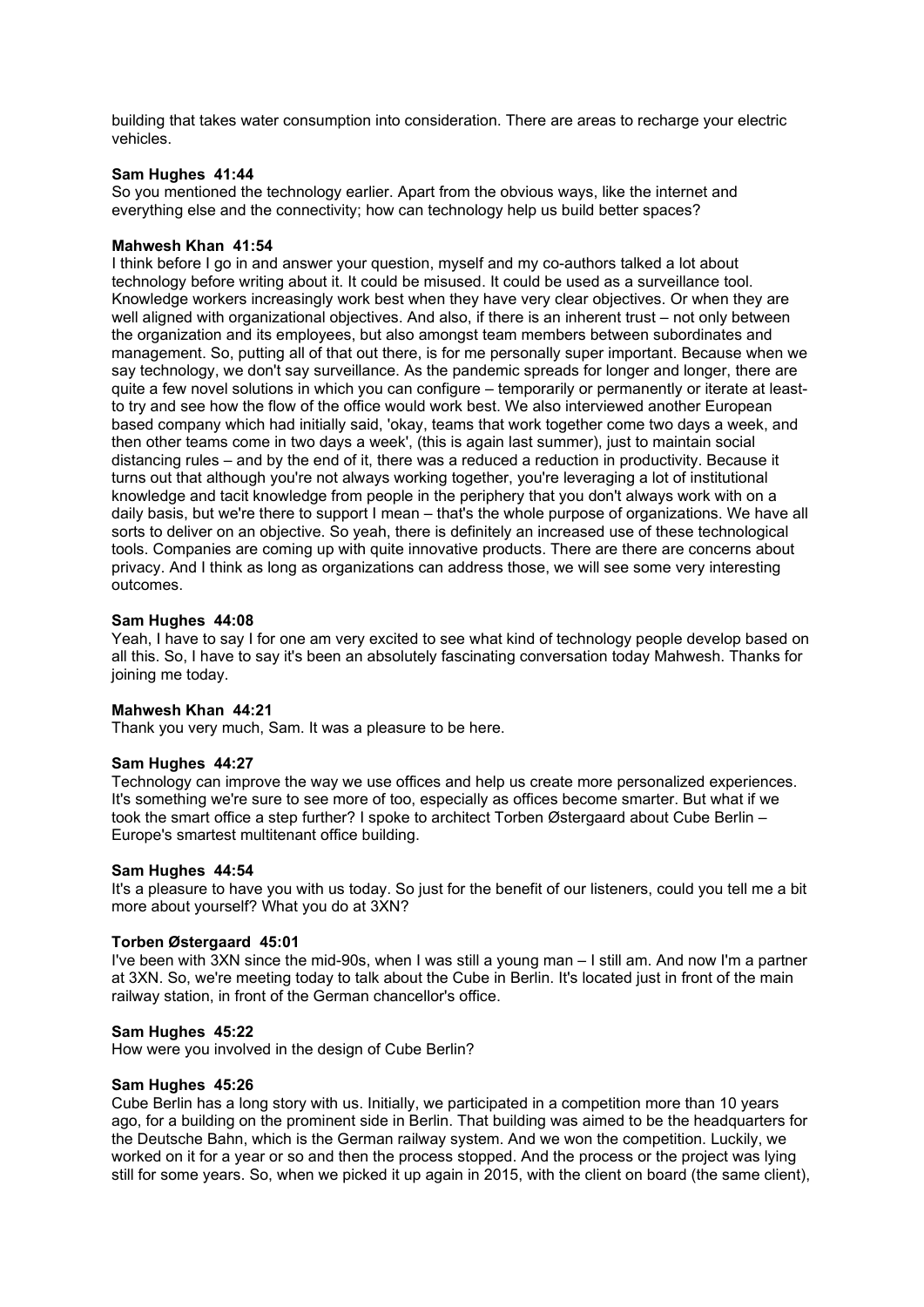we had the opportunity to explore a gradually emerging context. When you arrive in Berlin, by train, and now also by air, most people would actually use the main railway station as a gateway to enter Berlin. And when you exit the building, you will actually see the Cube and the Chancellor's offices lurking in the background across the River Spree. Basically, millions of people passing by on a yearly basis.

### **Sam Hughes 46:34**

Yeah. Well, it sounds like a very impressive building. What kind of tenants are there at the moment? Who are the tenants working in that building?

## **Torben Østergaard 46:42**

It's a commercial – a multi-tenant building. I believe there are five or six tenants. So, there was a law firm, there are consultancies and even a software developer. The initial super user for our first design, Deutsche Bahn, is also there – they took three floors. And at street level, there is a food operation – like a food court, if you like. So, our hope is that when corona is over, people would start attacking the offerings and sit outside and enjoy good weather – or bad weather. So that's very important for the building- the street level thought is, or ground floor is, is the most important floor for this building.

## **Sam Hughes 47:35**

And speaking of the kind of floors and the layouts; Cube Berlin has activity-based workstations and dynamic office layouts – what inspired this?

## **Torben Østergaard 47:44**

We see every building, every project, as a chance to create social activity and create engaging spaces for people to explore. There's a growing understanding of how people would ideally want to work. We're not just dealing with square meters. But we're dealing with a set of facilities that can help people achieve their individual and collective goals.

## **Sam Hughes 48:13**

Now, technology plays quite a large role in the Cube Berlin. What smart features might someone encounter as they move through that space?

### **Torben Østergaard 48:22**

It's a thing going on now: what can digitization offer buildings? And for an owner of hundreds or thousands of square meters, that question that also pops ups. Is there something we can do smarter? Can we do a smarter energy flow in our buildings? Is there something we can do with facilities management? Can we make our buildings safer? What kind of features can we offer our tenants so that their everyday becomes more playful and effective? If we can create a building that embraces digitization in such a way that the users feel it's a benefit to them, then there's a better chance that it's going to be a success. I would say in that respect, it can be quite a battlefield.

### **Sam Hughes 49:21**

Yeah, I can imagine.

## **Torben Østergaard 49:22**

Because the more the more properties you build into something, the risk was that we'd be turned into a gadget heaven. And that was what we wanted to avoid. So you could say that the first thing you would encounter when you get inside the Cube, is that it should look as a perfectly wonderful normal – and is not overloaded with all kinds of gadgets. The benefit is that as a user or a visitor, you can get around the building using your own phone. So, the idea was not to introduce a new gadget, but to use your phone as your main device for communicating with the building. And we wanted as much technology to be hidden. It's not what you see. But you should, as a user, feel the benefits of a building that you can communicate with. And that helps you to have a better every day. Currently, the things can be done in a smart building are things like access control, lift control, the way that doors open, the way you can control the climate in your room, how you book a room, find something or even someone – those are things that are commonly discussed. And then we run into the issue of data security, and things like that. And those are discussed heavily within digitization of buildings.

## **Sam Hughes 49:22**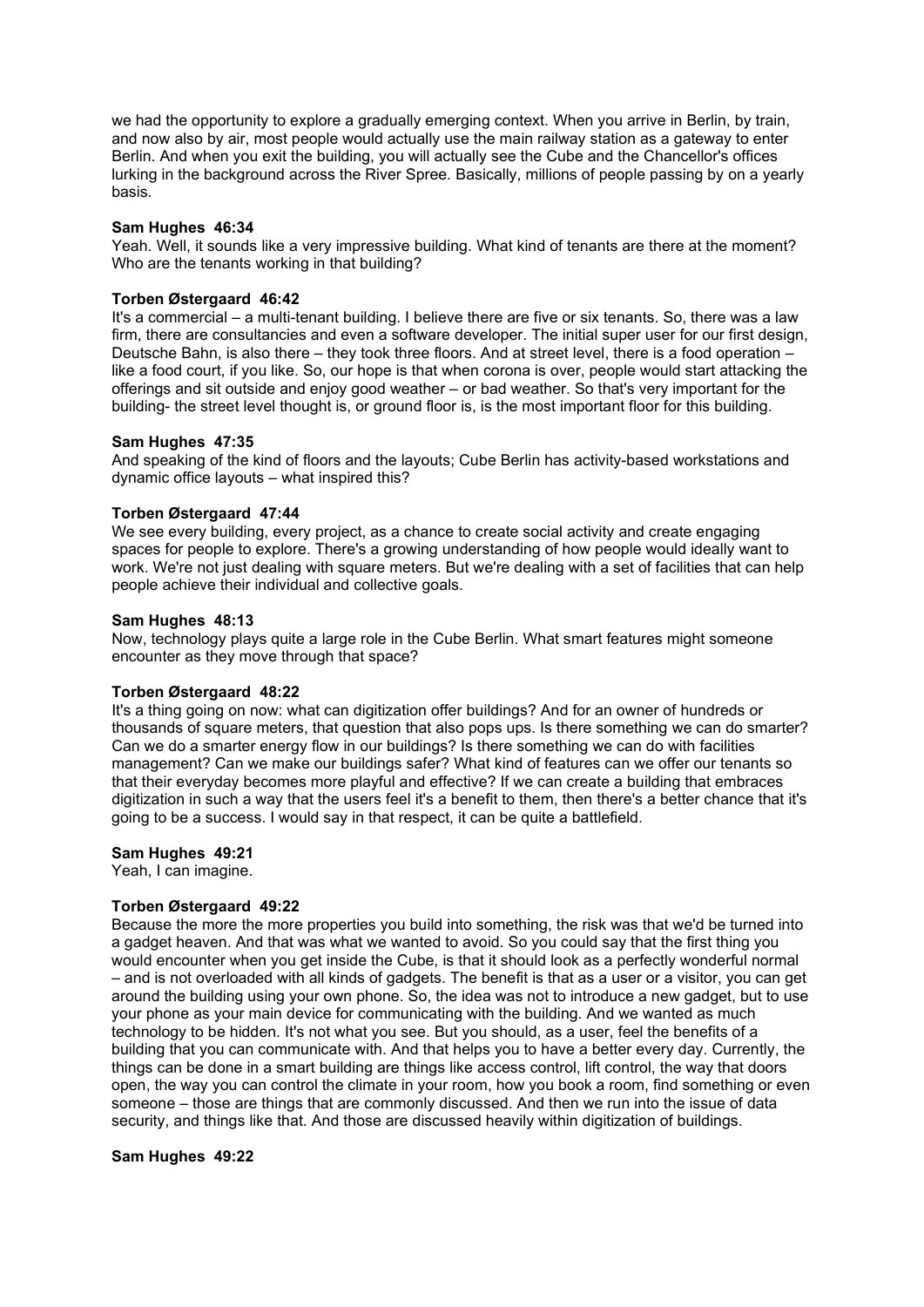Right, yes. Well it's discussed heavily everywhere. I can only imagine in this sort of scenario where hundreds, if not more, people are coming through – it's even more of a challenge.

## **Torben Østergaard 51:11**

The main thing about digitization of buildings, is to actually provide a system that is 'a system'. Ten or fifteen years ago, we also did office-type buildings that were fully digitized. Only all these systems they ran in parallel. So, you'd have an access control system, you would have a room booking system, you would have a climate control system, you would have a lift operation system – you would have all kinds of systems that would run in parallel. The trick with the Cube is that all these systems, otherwise running in parallel, are connected in one server. That's called 'the brain'. And the idea is to make a system, which is 'platform thinking' – it's a building that has a platform, where you can generate data based on the user's interface with the building. Or with the operation of the building, where the energy flows in the building, with the number of people that enter the building, the lift operation system, and so on. It's a system that can generate data. And this data can be used to monitor the operation of the building. And I'll be saying the dangerous word: machine learning. Because what it does is gather data from its users and processes these data. So, you can actually learn in what way the building is used on an everyday basis? Where do people spend most time? How often do they use the lift? Are there areas in the building that are underused? Are there areas in the building that nobody uses? Other meeting rooms that nobody cares to spend time in? And then you can start exploring all this, in many ways. Cube is an experiment – a German paper titled 'the cleverest building in Europe'. And it's super. It does all kinds of tricks with you. It recognizes your voice and all that. Yeah, it's very advanced – that if it only did. But the most important thing about the Cube is the way that the infrastructure and the interface between this infrastructure and the user has been conceived. So it's a platform, and it talks to you via an app. And to make this happen in a building is quite an achievement. Cube opened in February 2020 – and guess what? Ever since, we've been working from home - in our gardens, in our kitchens – and we haven't really seen what the digitization of Cube can actually do for us.

# **Sam Hughes 54:19**

Yeah, it's very unfortunate timing indeed. But there's still an exciting opportunity for the future when we return back to the office. And it sounds amazing. Like you say, it doesn't do anything as you go in, but it's more of a building you interface with. And it sounds very, very complex. I can imagine there are some major challenges when building an office like this – and building offices in general. How do you tackle those challenges – and what are they when building offices that are fit for the future of work?

## **Torben Østergaard 54:52**

That's a wonderful question. Thank you.

## **Sam Hughes 54:54**

You're very welcome. I look very much I very much look forward to this answer. It's going to be fascinating.

## **Torben Østergaard 55:01**

It's just a question of. So how far do you want to go? And you can say, there are technical challenges, but there are there are legal challenges. And I would say, of all those – the legal challenges are probably the most difficult ones to look at in a qualified way. Because the GDPR regulations – the new EU thing – is putting quite hard restrictions on what kind of data you can gather and how you process them where you store them. Consent, confidentiality etc. And I think it's perfectly sane. It's quite a good idea. I think we need all that. But in our minds, there's also no real question 'if we should digitize our buildings?' – because if you don't, we will miss some opportunities to be developing more effective buildings. We're looking at not square meters but the number of workspaces. And not only a desk and a computer, but smarter workspaces where you can you look at the offerings – what do people actually need to work? And in the end, office layouts will be a function of the activities – and then we're back at the activity-based design. There is no way around that. Of course, you need to look at what people do when they work. If you don't, it will be very hard for you to design anything.

## **Sam Hughes 56:33**